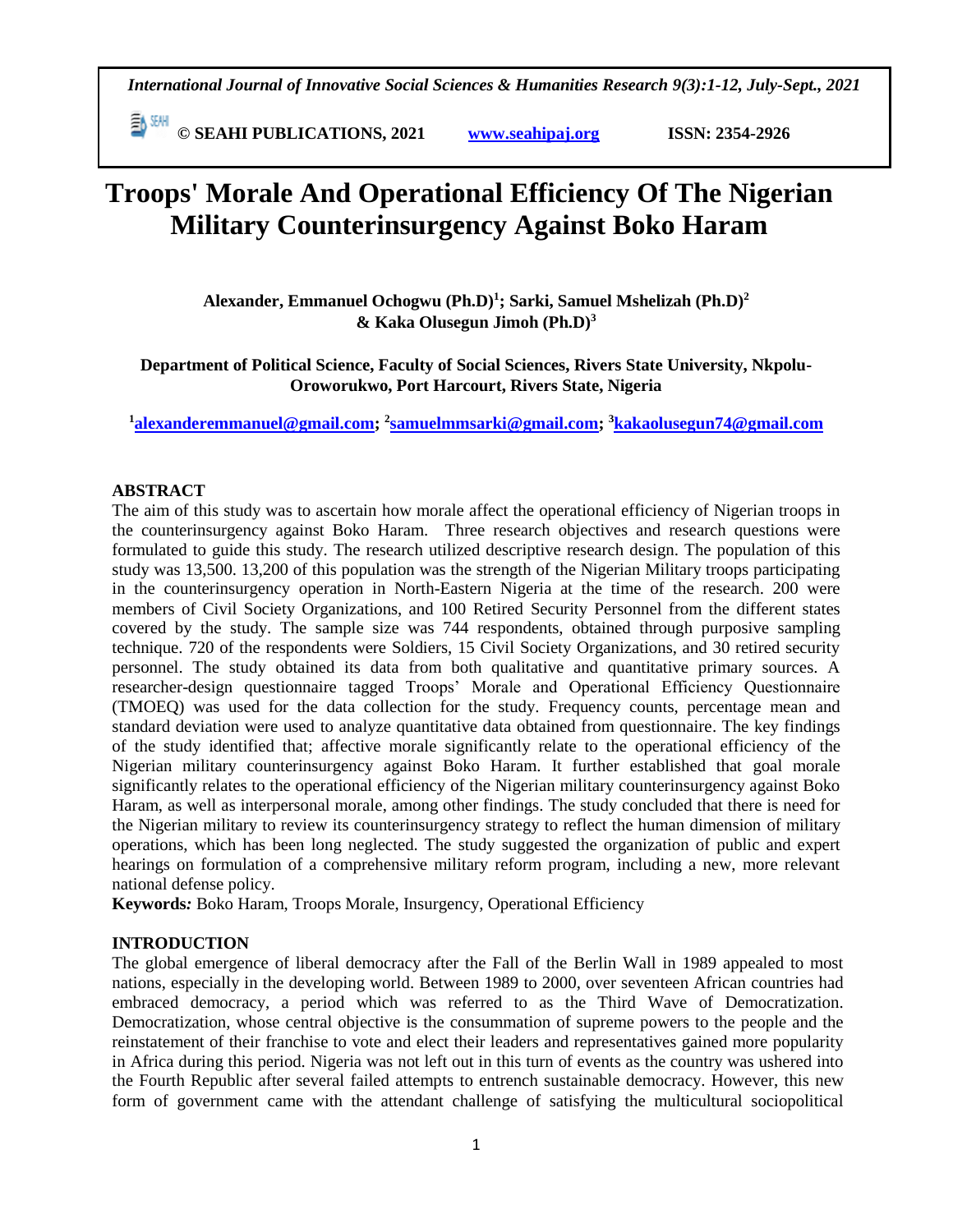landscape of the country which had already been largely polarized across ethnic, religious and political lines. More often, agitated and disenchanted individuals and groups, wielded violence to pursue their interests. These have often manifested through militancy, communal conflicts, kidnappings, armed robbery and terrorism, which is the most recent and most devastating. The Boko Haram insurgency in Nigeria, for example, has resulted to the death of over 10,000 persons and has led to the displacement of over 2.5 million people since 2009 to date, as reported by the Amnesty International. The socio-economic impact of the activities of this vicious group had been a major security challenge to the Nigerian Government, posing significant threat to national security and thus impede on national development.

According to Forest, (2012), the Nigerian Government adopted a multidimensional counter terrorism approach to address the root causes of the Boko Haram insurgency conflict as well as suppress the violent activities of the terrorist group. These include the use of counter-violent extremism, economic, alternative dispute resolution, and military measures to address the menace across various layers and fronts. Unfortunately, all military operations conducted by security agencies since the violence started had little success despite the massive budgetary allocation to the Nigerian Military. Nevertheless, Umar, (2013), and Onah, (2014) had posited that systemic deficiencies in the political environment in Nigeria and failures by the Nigerian government to address the root causes and symptoms of terrorism have been cited rantifies by the integritant government to address the root causes and symptoms of terror sin have been cited<br>as some of the issues that enable the insecurities engendered by the deadly acts of terror by Boko Haram to linger (Onah, 2014; Umar, 2013).

The threats posed to the Nigerian government and citizens by Boko Haram has been debilitating given the extensive loss of lives and properties resulting from the indiscriminate terrorist attacks by the group. More so, the persistent dominance of some communities especially in the North East, showcased by the Boko Haram sects has exposed the security agencies to accusations of highhandedness and allegations of atrocities, both of which have initiated an action-reaction cycle of violence. If such allegations are arroething to go by; what then would motivate the Nigerian Military troops to counter the Boko Haran something to go by; what then would motivate the Nigerian Military troops to counter the Boko Haran insurgency?

For every insurgency that threatens the peace and security of a nation, there is always a motivating force behind its persistence to linger. On the other hand, for every military counterinsurgency that is successful, there is always a motivating force propelling the strategies adopted and the goals accomplished. This motivating force in the context of this study is what has been termed; 'troops' morale'. Morale, also known as *esprit de corps* is the capacity of a group's members to maintain belief in an institution or goal, particularly in the face of opposition or hardship.

*Morale*, generally defined, is a state of mind that either encourages or impedes action. The greatest combat commanders have always understood that morale reflects the mental, moral, and physical condition of their troops. These conditions, in turn, directly related to the troops' courage, confidence, discipline, enthusiasm, and willingness to endure the sacrifices and hardships of military duty. Troops with high morale can operate; even succeed against high odds, in all kinds of conditions. Poor morale can lead to failure, even when odds favour victory. At a basic level, good morale allows soldiers to overcome fear. In wartime, civilian morale is also important. Esprit de corps is considered to be an important part of a fighting unit. However, military morale is in a large sense inseparable from civilian morale because each reacts upon the other and both are in large measure based on fidelity to a cause. But there is a certain kind of morale that is distinctly military. It begins with the soldier's attitude toward duty. It develops with the soldier's command over himself. It is a spirit that becomes dominant in the individual and also in the group. Whether the soldier has physical comforts or suffers physical hardships may be a factor but is seldom the determining factor in making or unmaking his morale. A cause is known and believed in; knowledge that substantial justice governs discipline; the individual's confidence and pride in himself, his comrades, his leaders; the unit's pride in its own will; these basic things, supplemented by intelligent welfare and recreation measures and brought to life by a spirit of mutual respect and co-operation, combine to weld a seasoned fighting force capable of defending the nation (Ulio, 1941, cited in Lutfi, Ma'ruf, Dedi, & Muhammad, 2019).

Before the twentieth century, commanders attentive to their soldiers' morale mainly attended to their physical well‐being. As long as an army was reasonably well-fed, had adequate clothing and shelter, and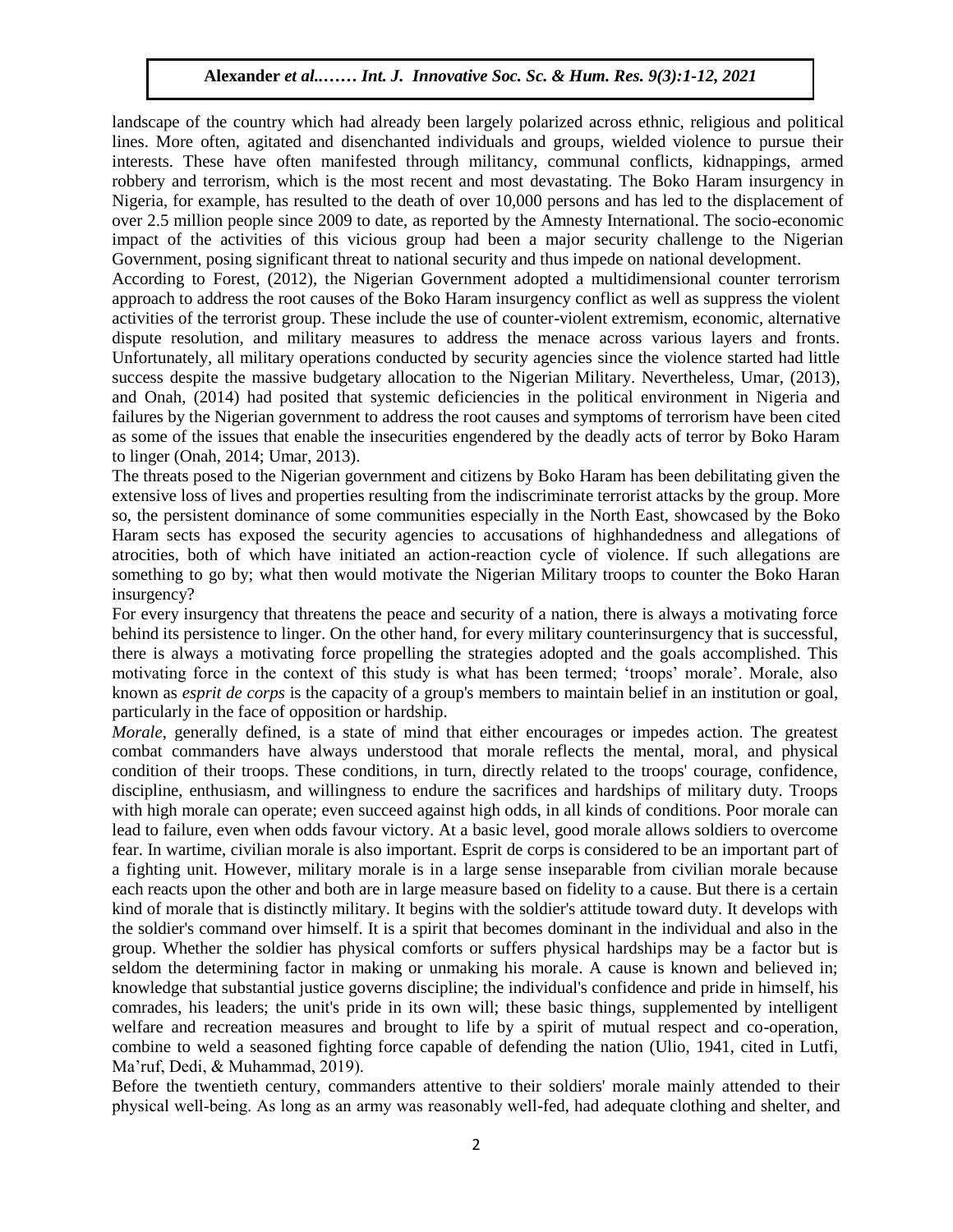could expect to be paid more or less regularly, its morale might be considered adequate to the task at hand. Modern notions of troop morale arose out of the horrific casualties generated by the trench warfare of World War I. Some military historians suggest that stress‐related casualties were almost unknown earlier. Evolution of weapons technology, mass armies, and General Staff leadership increased the scale and magnified the intensity of warfare, levying terrific burdens on a soldier's mental fitness. Accordingly, troop morale attracted the detailed attention of military and medical authorities.

Lord Charles Moran, a former World War I medical officer, wrote the first systematic explanation of troop morale. Anatomy of Courage, first published in 1945, postulated an explanation for troop morale and explained how it might be managed. Moran argued that;

plant of the managed. Moral argued that,<br>Courage had measurable limits and could be expended as easily as water can be poured from a beaker. Commanders had to determine how much bravery soldiers possessed and not allow them to exceed those limits without replenishment. Moran also believed courage was largely a function of a man's character. Cowards simply lacked moral strength (p. 23).

Events of World War II only partially supported Moran's notions. By then, psychiatrists and psychologists had more fully investigated the components of morale, and come to recognize that all troops, not just the mad more rany investigated the components or morale, and come to recognize that an abops, not just the weak or morally flawed, were subject to the effects of unrelenting fear and anxiety. Only a sense of duty allowed men to overcome their fears; thus duty—devotion to a cause or comrades—joined the traditional factors—food, clothing, training, discipline, and leadership—as a defining component of morale.

Based on the foregoing, Buratai (2016) at a recent 'transformational leadership' workshop organised by the military for its middle cadre officers, attributed the latest round of operational setbacks in the battle against the Boko Haram insurgents to sabotage, low morale and lack of commitment on the part of officers. Although Buratai has withdrawn the statement, following a barrage of criticisms, the damning verdict on his men has nonetheless raised a lot of pertinent questions: Why are the troops unwilling to verdict on his men has nonetheless raised a lot of pertinent questions: Why are the troops unwilling to perform 'assigned tasks' when the implications are very clear? Why are they 'insufficiently committed' to the crucial task of bringing down the insurgency? What is responsible for the implied chronic indiscipline problem in the force?

Consequently, morale, in the context of this study adopted the three dimensions of Hardy (2010), who opined that morale incorporates three components – affective, goal, and interpersonal morale. Affective dimension includes; praise, recognition and an emphasis on the intrinsic value of the individual. The prospects for the future and particularly progress towards the future are also important and effect on the future/goal dimension of morale, while the Interpersonal morale entails the motivation that is directed toward other people. Therefore, relating the foregoing dimensions of morale to find answers to the numerous questions raised on the reason behind the present level of morale of the Nigerian troop, and the effect of morale on the operational efficiency of the Nigeria military counterinsurgency against Boko Haram is the motivation behind this study.

#### **Statement of the Problem**

In a report compiled by 'Nigeria Mourns', a media tracking group released in June 2019, noted that the insurgents killed 64 persons in Borno State alone out of the 310 lost to a combination of banditry, kidnapping and terrorism in the tragic month of May. Additionally, the Boko Haram terrorists attempted to sack a military base at Goniri in Yobe State with seven guns trucks reportedly seized. The murmurs of doubts about the capacity of the state vis-à-vis that of the insurgents became louder recently when the Commanding Officer of the 158 Battalion of the Nigerian Army, Lt.-Col. Amanda Azubuike and 25 others fell victim of the Boko Haram assault on Kareto village, 130 kilometres from Maiduguri, Borno State capital.

While it is believed that the capacity for havoc by Boko Haram has been degraded by the military whose officers and men deserve commendation for their sacrifices, it is also true that the policy put in place to win the war in recent years, in particular, is ineffective and inadequate and it is draining the army and the authorities of the goodwill of most Nigerians. Again this study assumes that part of the reason is that many of the officers and men in the frontlines are not adequately taken care of and properly psyched to do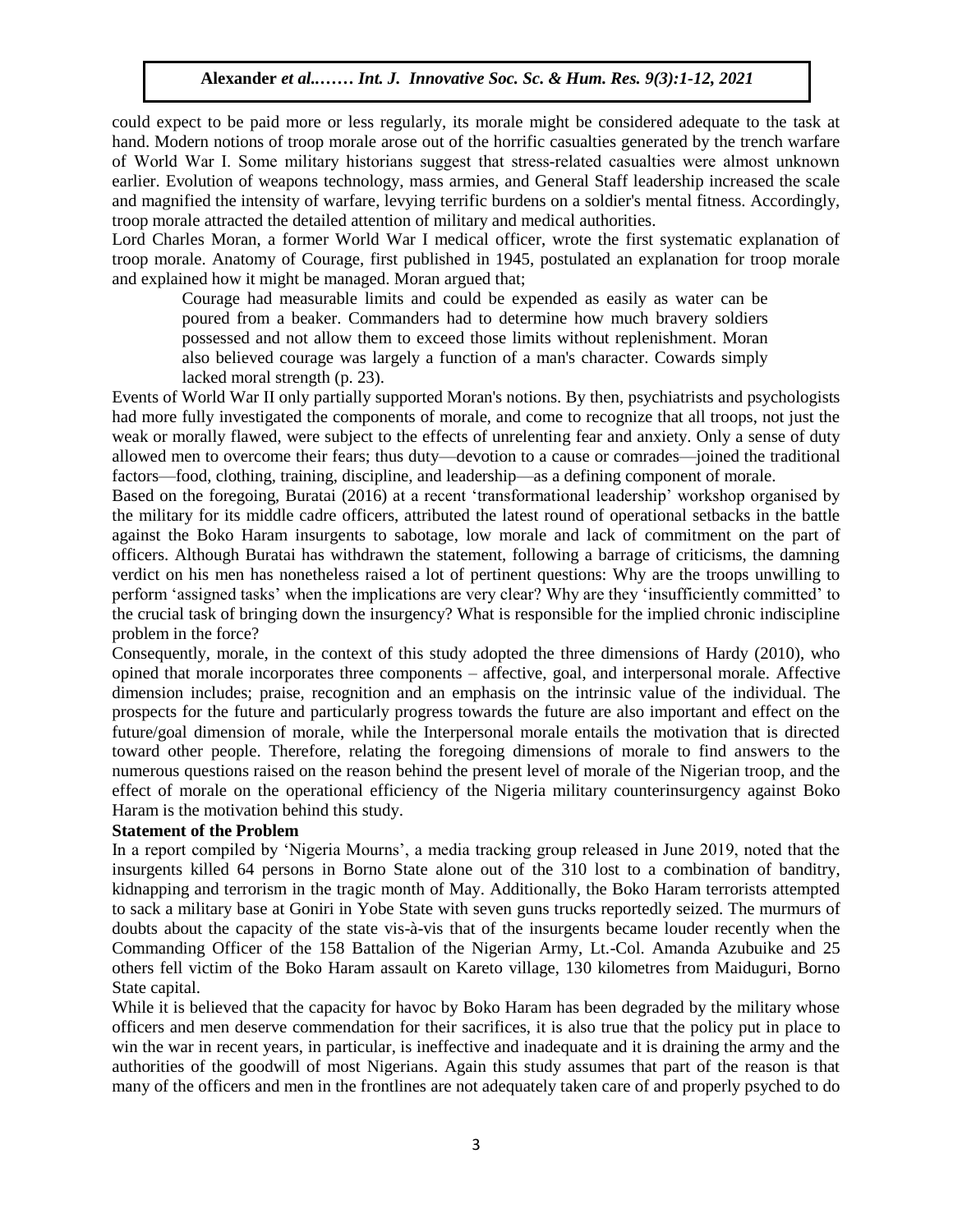their job. Even though the army chief recently relocated to Maiduguri for a pep talk with his men in the frontlines in the face of recent losses, it is not a once-in-a-while thing.

Holding in the race of recent losses, it is not a once-in-a-will diffuse.<br>Every anti-insurgency war is first a psychological operation. The troops on the battlefield must themselves be constantly motivated and 'drunken' adherents and advocates of the national spirit. Therefore, when the source of troop morale in any war is reportedly in short supply or missing, there is likely to be a problem. In the current phase of the war against insurgency, food and other welfare items are reportedly rationed, besides issues of outstanding payments and entitlements to families of fallen officers and men. This is not to mention guns and ammunition vital for the successful prosecution of any war. But even more important is leadership. Strong indications have emerged that senior military officers and the fighting troops hold serious grudges against the continued stay in office of service chiefs who experience of service chiefs who have outlived their usefulness.

The status of troops' morale can be assumed to be one of the most significant elements of operational efficiency in any military engagement. This further suggests the need to examine the level of morale the Nigerian military have in their counterinsurgency against Boko Haram to find practicable and researchbased solutions that will improve troops' morale for enhanced operational efficiency in its fight against Boko Haram and other future operations. It is against this background, the study seeks to examine the effect of troops' morale on operational efficiency in the Nigerian military's counterinsurgency against Boko Haram.

# **Aim and Objectives of the Study**

This study aims to examine the effect of troops' morale on the operational efficiency of the Nigerian military counterinsurgency against Boko Haram. To achieve this, the objectives of this research are to:

- 1. Examine the nature of the Boko Haram insurgency in Nigeria.
- 2. Identify the factors impeding on troops' morale in the Nigerian military counterinsurgency against Boko Haram.
- 3. Examine suggestions to the challenges experienced by troops of the Nigerian military in the counterinsurgency against Boko Haram

# **Research Questions**

The following research questions were raised to guide the study;

- 1. What is the nature of the Boko Haram insurgency in Nigeria?
- 2. What are the factors impeding on troops' morale in the Nigerian military counterinsurgency against Boko Haram?
- 3. What are the suggestions to the challenge experienced by the troops of the Nigerian military in the counterinsurgency against Boko Haram?

# **Significance of the Study**

The findings from this study will be of significance to the Federal Government, State and Local Government, Non-governmental organizations, citizens of Nigeria, other countries experiencing insurgency, the Nigerian Military High Command, and lastly, it will contribute to knowledge on the concept studied.

The findings of this study will inform the Federal Government to formulate and implement policies to boost and sustain soldiers' morale during any field operations (not only against Boko Haram) since it is a critical factor for efficiency and positive performance.

The State and Local governments will benefit from the strategies that will be proffered for enhancing and maintaining security personnel's morale in general in their respective areas of jurisdiction.

Lastly, this study will contribute to the existing literature on Boko Haram insurgency in Nigeria, particularly as it focused on soldiers' morale and their operational efficiency, which has been a neglected area of study, especially in Nigeria.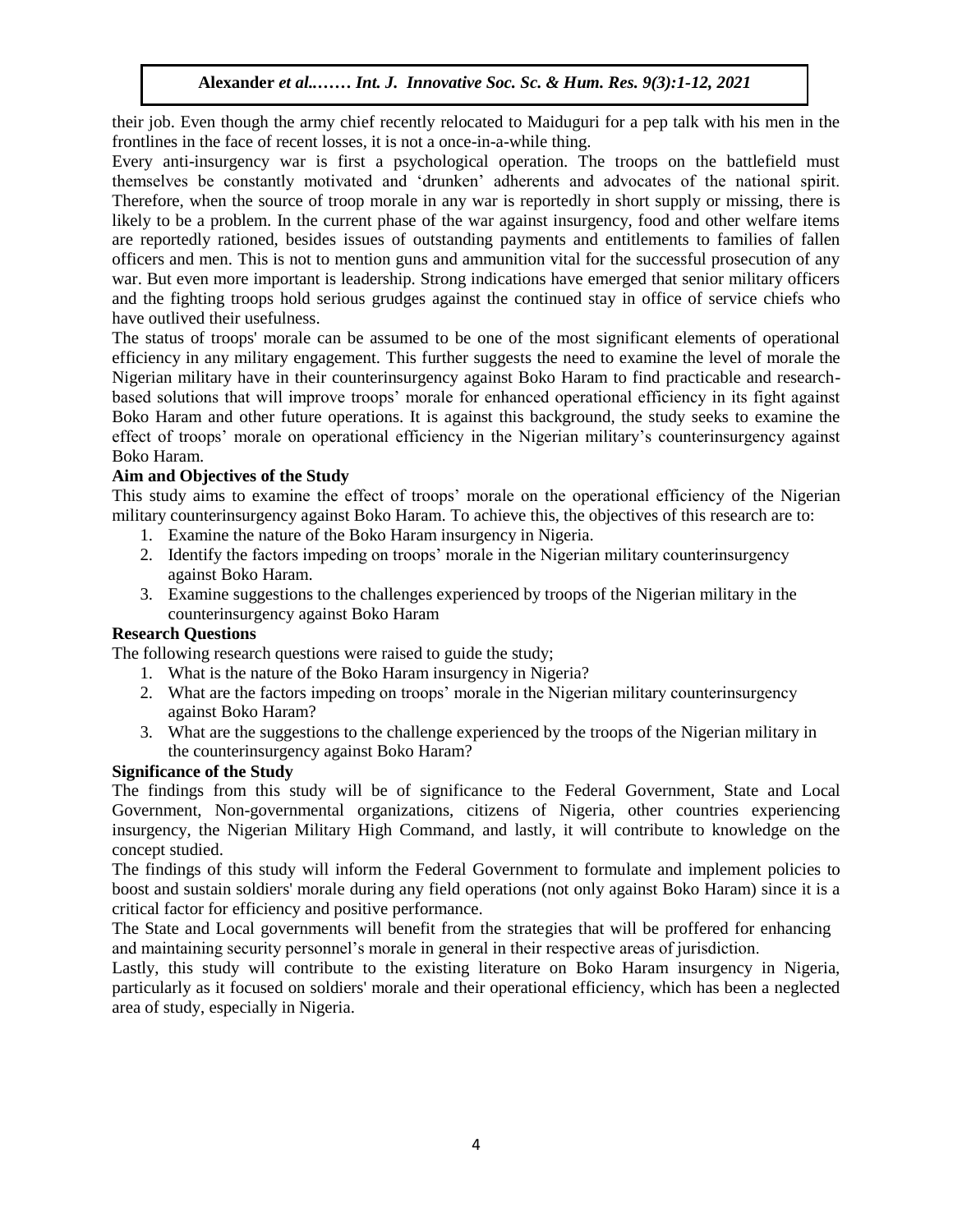# **LITERATURE REVIEW Theoretical Framework Theoretical Framework**<br>Vroom's Expectancy Theory

Another theory which explains how people are motivated is the expectancy theory by Vroom. It was propounded by Vroom in 1964. The theory states that people will be motivated to do things to get their goal, that if they believe in the worth of a goal; they can see what needs to be done to attain that goal Lauby (2005). The expected result is likely to be achieved when there is a perceived relationship between outcome and performance. It involves both intrinsic and extrinsic motivation. The intrinsic motivation (motivation from the work itself) is envisaged to lead to more reward than extrinsic motivation (financial reward). As proposed by Lauby (2005), expectancy theory connects efforts, performances and results.

The present study which focused on troops' morale as a determinant to the operational efficiency of the Nigerian Military counterinsurgency against Boko Haram, proxy troops' morale for affective, goal, and interpersonal morale, which corroborates the postulates of the Vroom's Expectancy Theory; that 'people will be motivated to do things to get their goal, that if they believe in the worth of a goal; they can see what needs to be done to attain that goal'. The theory is a framework of the dimensions of troops' morale adopted by this study. By implication, troops will feel (affective) the need to achieve their task (goal/future) of countering the Boko Haram insurgency if they believe in the need to keeps others (interpersonal) safe and uphold the oath they have sworn to ensure the security of lives and property of the Nigerian citizens.

#### **Conceptual Review** Arugu & Wosu …… Int. J. Innovative Soc. Sc. & Hum. Res. 8(1):1-11, 2020

# **Concept of Insurgency**

Insurgency is a protracted political-military struggle directed toward subverting or displacing the legitimacy of a constituted government or occupying power and completely or partially controlling the resources of a territory through the use of irregular military forces and illegal political organizations. The common denominator for most insurgent groups is their objective of gaining control of a population or a particular territory, including its resources.

Other terms that describe insurgency according to Fearon and Laitin (2013) includes:

- i. **Counterinsurgency**: This is the combination of measures undertaken by a government to defeat an insurgency. Effective counterinsurgency integrates and synchronizes political, security, legal, economic, development, and psychological activities to create a holistic approach aimed at weakening the insurgents while bolstering the government's legitimacy in the eyes of the population.
- ii. **Guerrilla warfare:** This is a form of warfare in which small, lightly armed groups use mobile tactics against a stronger opponent. Guerrillas employ small-scale attacks, such as ambushes and raids, to harass their enemy rather than to win a decisive victory in battle.
- iii. **A militia:** This is a body of armed fighters' often representing specific ethnic, religious, tribal, clan, or other community groups or political parties. Militias may serve the government directly or indirectly, operate independently to combat other militias or insurgent groups, pursue a criminal activity, or support an insurgency.

# **Counter-Insurgency**

According to Moore (2012), counter-insurgency is an integrated set of political, economic, social, and security measures intended to end and prevent the recurrence of armed violence, create and maintain stable political, economic, and social structures, and resolve the underlying causes of an insurgency to establish and sustain the conditions necessary for lasting stability. Counter-insurgency is a term used to explain the various techniques and theories that relate to the prevention and suppression of armed insurgencies. At such, it is a response to the insurgency.

# **Morale and Operational Efficiency**

Hocking (2008), he states that: What condition is to the body, morale is to the mind. Morale is condition; good morale is the good condition of the inner man; state of will in which you can get the most from the machinery, deliver blows with the greatest effect, take blows with the least depression and hold out for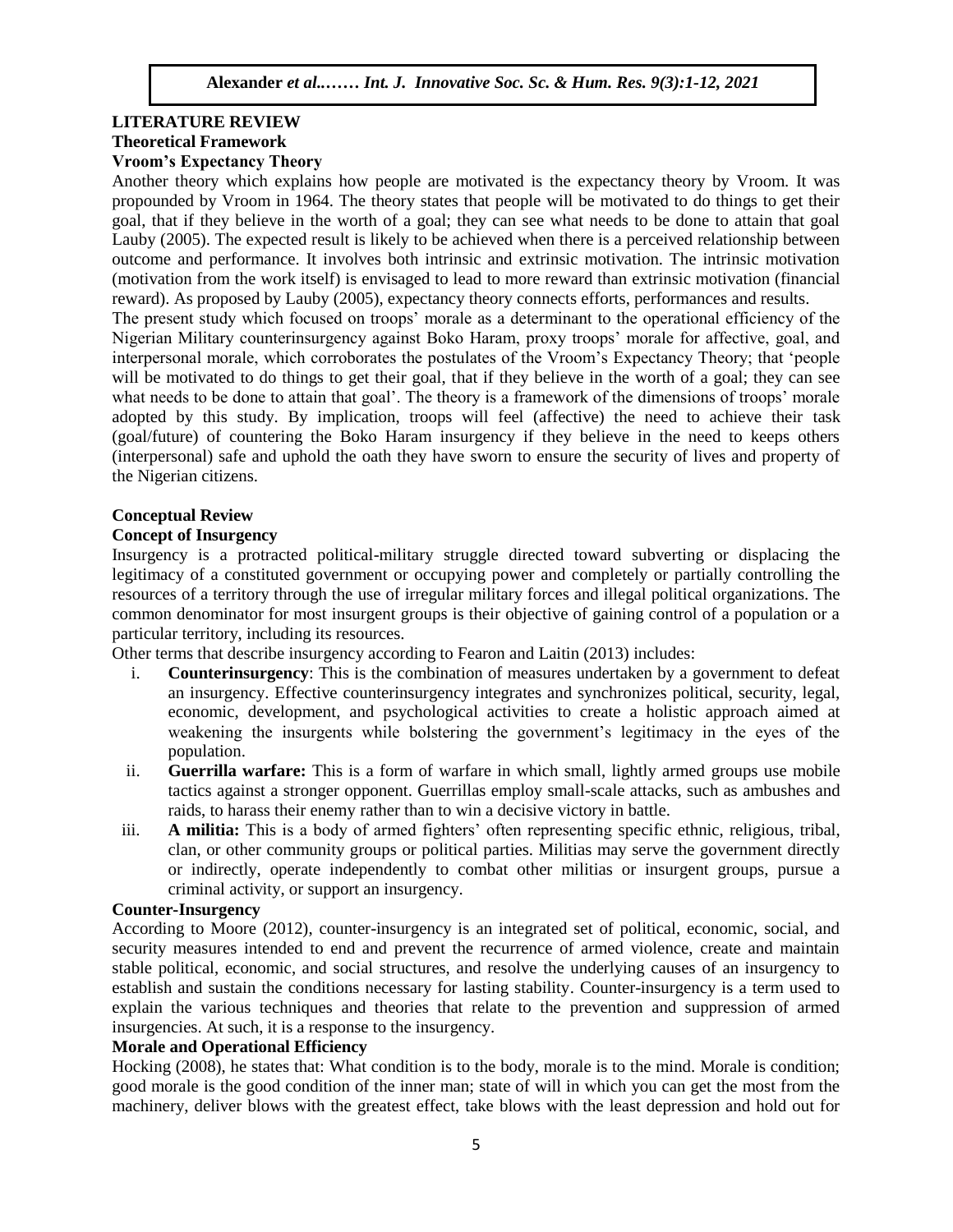the longest time. Richardson (1978) summarized personal morale as being sustained by physical factors, such as good health, good food, rest, and amenities, he believed that a good morale is made-up of three major elements: the soldier's personal or individual morale, his morale as a member of a small group, and the morale of the unit as a whole.

# **Empirical Framework**

Njoku (2020) explored alternate approaches to the counterterrorism efforts in Borno State to deter Boko Haram. Data were collected through interviews with 10 NPF counterterrorism experts selected through a purposive sampling strategy. The results of this study have implications for positive social change including policy recommendations to the Nigerian government to invest in counterterrorism efforts rooted in trust-building at higher levels of government to reduce the impact of potential infiltration of Boko Haram in government as well as implementing education and outreach programs highlighting the ills of terrorism, making it less attractive for vulnerable youths, enthroning peace and normalcy in the community, and promoting a society devoid of the destructive tendencies of terrorism.

Bowei (2019) looked critically at the effects of the strategies applied in the attempt to fight terrorism and how these strategies have affected insurgency in Nigeria. The background of the study gives an insight into the evolution of terrorist groups in Nigeria, their mode of operation, effects on citizens and the Nigerian economy, as well as the operations of counterterrorism agencies. The qualitative research method was used for this study. Critical theory and resource dependence theory were applied, and data were obtained through face-to-face and telephone interviews with 7 stakeholders. Detailed recommendations are made to aid counterterrorism agencies in developing and applying additional and effective workable strategies in their fight against terrorism. Policies in Nigeria were recommended that may discourage terrorism initiations and centre the focus of youth towards nation-building. Social may discourage terrorism initiations and centre the focus of yourn towards nation-building. Social problems were identified connecting young people as the primary causes of terrorism in Nigeria. Solid recommendations in this direction have been provided to ensure youths across the country who form a vulnerable population and are the targets of terrorist sect recruitment are protected and provided with effective tools to prevent their conscription while engaging them positively in becoming knowledgeable and self-reliant citizens.

Adepelumi (2018) investigated the psychological consequences of the Boko Haram insurgency for Nigerian children. Studies have examined the causes and impacts of terrorism in Nigeria; however, no known research has documented the psychological impacts of witnessing ongoing Boko Haram terrorist violence based on the lived experiences of Nigerian children. Results showed that all the participants reported negative symptoms of mental health disorders, which did not lead to permanent mental health illnesses. Among the participants, the primary factors that moderated the symptoms, preventing progression to permanent mental health illnesses, were fasting and religious support. Implications for positive social change include giving voice to voiceless Nigerian children and providing the Nigerian populace, multilateral and bilateral organizations, and the Nigerian government with the information necessary to understand the effects of terrorism on children and promote resilience in children who have experienced terrorism.

Olanrewaju, Oluwafunke, and Sheriff (2017) investigated insurgency and national security challenges in Nigeria: An introductory analysis. The 1648 Treaty of Westphalia designed a state system on the twinprinciples of territoriality and sovereignty. Sovereignty accords the state unquestionable but legitimate control over the nation and polity, and gives it the latitude to preserve and protect its territorial domain from both internal and external threats. However, asides the fact that globalisation and the internationalisation of the globe have reduced the primacy of these dual principles, there has also been the problem of ideological and terrorist networks that have taken advantage of the instruments of globalization to emerge and threaten state sovereignty and its preservation. The study shows that the frequency of insurgent attacks has resulted in collateral damage on the peace, stability, development and sovereignty of the state. It finds also that the federal government has not been decisive enough. This places urgent and decisive demands on the government to adopt new management strategies that will address and contain the insurgent and terrorist groups. It is recommended that the government at all levels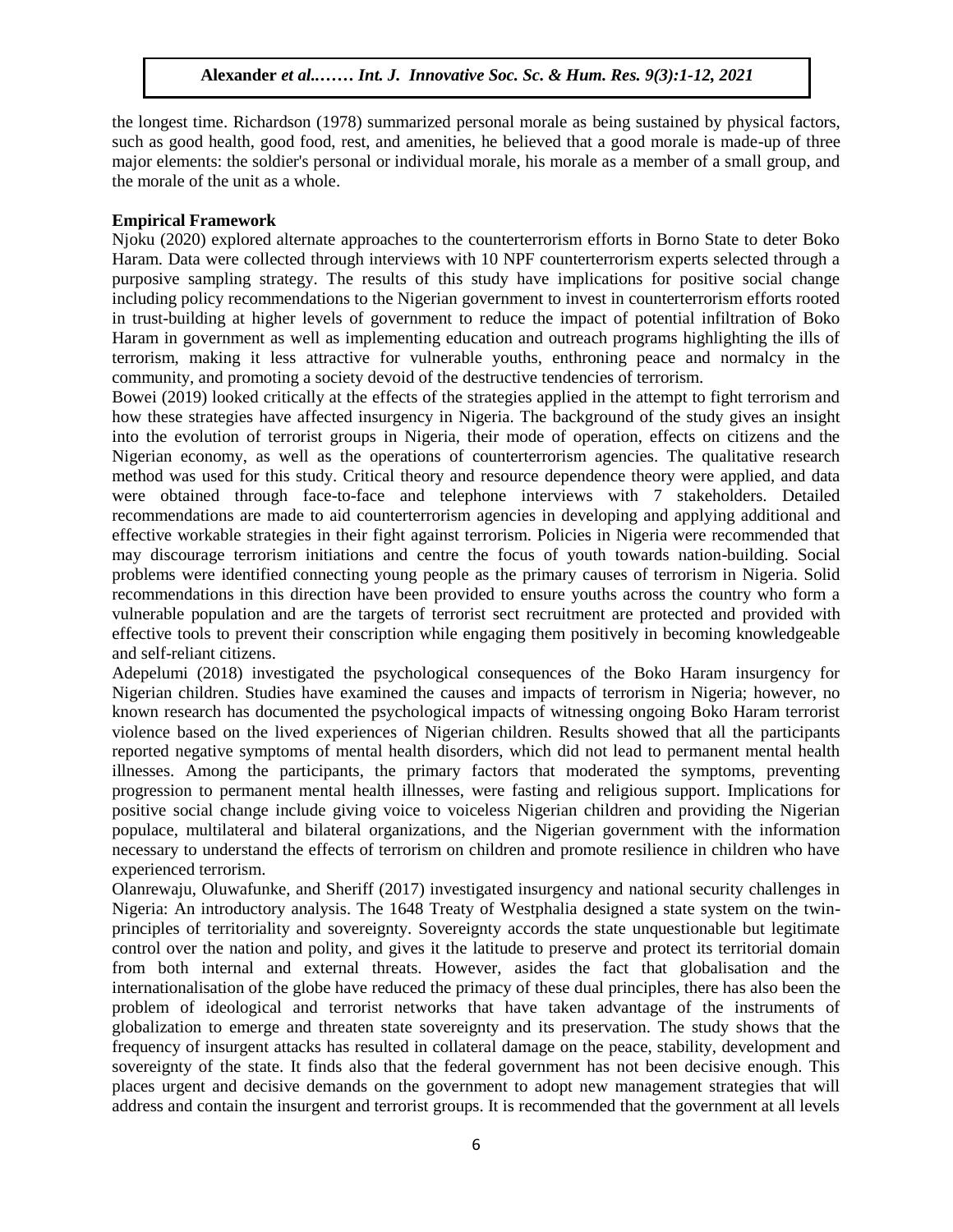should awake to its responsibilities, ensure adequate funding and training of the security agencies, as well as the fortification of the armed forces with sophisticated weapons that will effectively outmatch the firepower of the terrorists. The government must also ensure the tightening of the borders to check the influx of people into its territory.

# **METHODOLOGY**

This study was a descriptive survey. The population of the study consisted of 13,500 comprising troops serving in Borno, Adamawa, and Yobe States, as well as registered Civil Rights Groups (CRG) and Retired Service personnel (RSP) with expert knowledge on the Boko Haram insurgency and the Nigerian military counterinsurgent against Boko Haram (Table 1). The sample size for this study comprised of 720 soldiers were selected through random sampling across strategic military locations in the area of study; 13 CRGs within the axis of visited troops deployment were considered for FGD, to save cost as well as obtain relevant data based on their active encounter on the field and video conference session (FGD) was conducted with the 11 selected RSP to obtain vital information. The purposive sampling technique was used to select the respondents for the study.

| Location                                  |              |                                                                  |              |             |  |  |  |  |
|-------------------------------------------|--------------|------------------------------------------------------------------|--------------|-------------|--|--|--|--|
| <b>Adamawa</b>                            | <b>Borno</b> | Yobe                                                             | <b>Total</b> |             |  |  |  |  |
| 3,600                                     | 5,850        | 3,750                                                            | 13200        |             |  |  |  |  |
| 45                                        | 101          | 54                                                               | <b>200</b>   |             |  |  |  |  |
| 20                                        | 50           | 30                                                               | 100          |             |  |  |  |  |
| 3,665                                     | 6,001        | 3,834                                                            | 13500        |             |  |  |  |  |
| Source: Researcher's Fieldwork, 2020.     |              |                                                                  |              |             |  |  |  |  |
| <b>Table: 2 Sample Size Distributions</b> |              |                                                                  |              |             |  |  |  |  |
|                                           |              |                                                                  |              |             |  |  |  |  |
| Adamawa                                   | <b>Borno</b> | Yobe                                                             | <b>Total</b> | $\%$        |  |  |  |  |
| 140                                       | 380          | 200                                                              | 720          | 96.8        |  |  |  |  |
| 2                                         | 7            | 4                                                                | 13           | 1.7         |  |  |  |  |
| $\mathcal{D}$                             | 6            | 3                                                                | 11           | 1.5         |  |  |  |  |
| 144                                       | 393          | 207                                                              | 744          | <b>100%</b> |  |  |  |  |
|                                           |              | Table 1: Population distributions of the respondents<br>Location |              |             |  |  |  |  |

**Source:** Fieldwork, 2020.

The instruments for data collection were a set of structured questionnaires. A standardized questionnaire titled, "Troops' Morale and Operational Efficiency Questionnaire (TMOEQ)" was used as the instrument of the study. The instrument consisted of two sections; A and B. Section A elicited bio-data information from the respondents, while section B, addressed the subject matter of the study. A total of 744 copies of questionnaires were administered to the respondents. While 740 copies were completed and retrieved, four (4) copies of the questionnaires were not returned by the respondents.

Adopted questionnaire was subjected to face and content validation. The instruments were validated by the research supervisor and three experts from the Measurement and Evaluation in the University of Lagos. It was subjected to modification for the current study. The reliability of the instrument was determined through a test-retest method for a measure of its stability. 20 security personnel who had been engaged in the counterinsurgency against the Boko Haram Insurgency, but are currently not in the camp were used for the reliability testing. The initial and the retest scores of the sample were correlated using Pearson Product Moment Correlation. The correlation yielded a reliability index of 0.86, which indicated a high internal consistency of the instrument. Data was collected and analyzed using the statistical package for social science (SPSS) version 23.0. Descriptive statistical tools were utilized to analyze the socio-demographic factors of respondents and answering the research questions, whilst Linear Regression Analysis at the 0.05 level of significance was employed to test the hypothesis.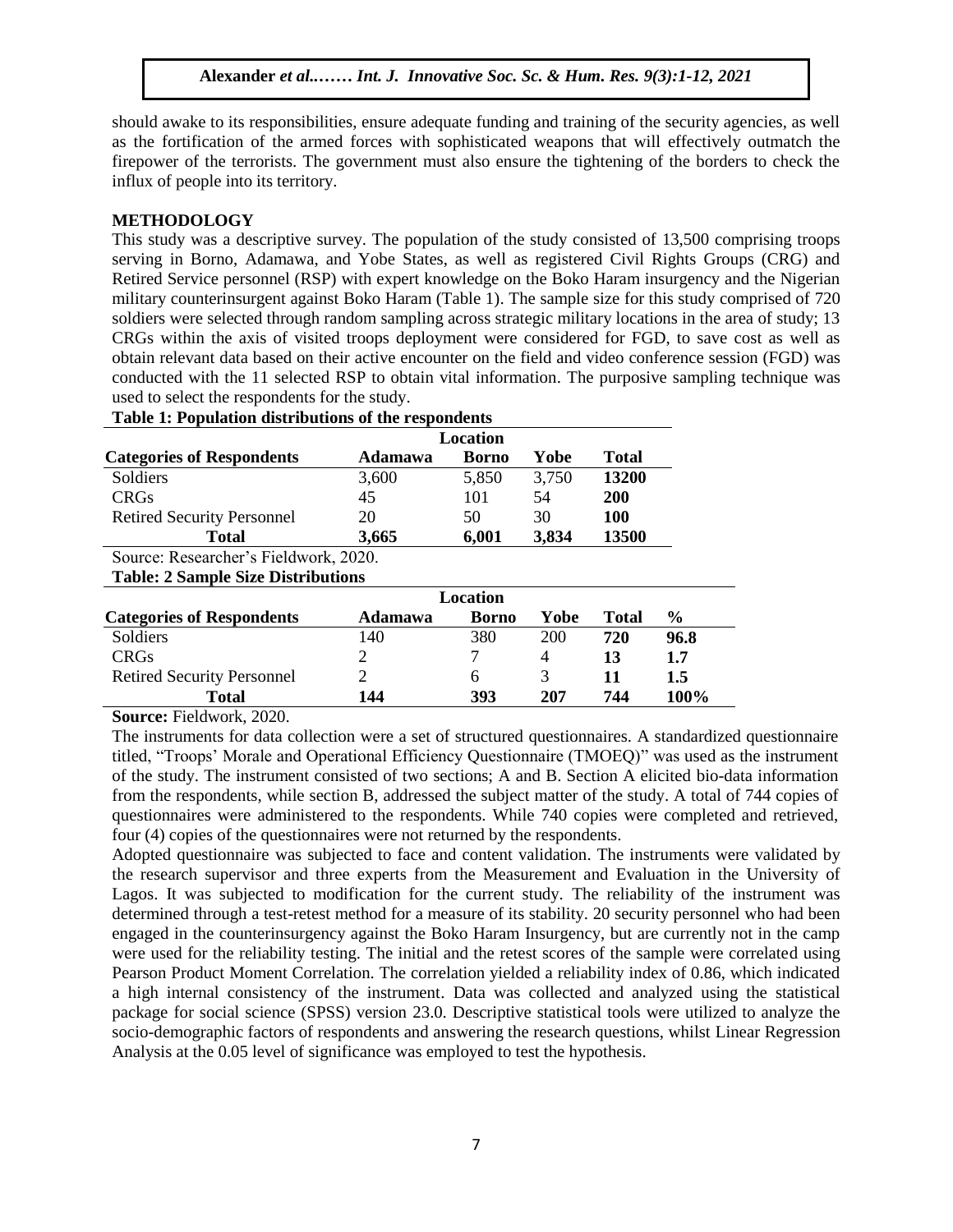# **DATA PRESENTATION AND ANALYSIS Age of the Respondents** Age or the <del>R</del>espondents<br>Table 3: Distribution of the age of the Respondents

| <b>Soldiers</b> |     |               |                  | <b>CRG/RSP</b> |               |  |  |  |  |
|-----------------|-----|---------------|------------------|----------------|---------------|--|--|--|--|
| Age             | No  | $\frac{6}{9}$ | Age              | No             | $\frac{6}{9}$ |  |  |  |  |
| $18-30$ years   | 340 | 47.2          | $18-30$ years    | ۰              |               |  |  |  |  |
| $31-42$ years   | 280 | 38.9          | $31-42$ years    |                | 33.3          |  |  |  |  |
| 43 years -Above | 100 | 13.9          | 43 years - Above |                | 66.7          |  |  |  |  |

The result of table shows the age distribution of the respondents. For the soldiers; the result indicates that  $\frac{131}{100}$ majority of the respondents 340(47.2%) were aged 18-30 years, 280(38.9%) were aged 31-42 years, while 100(13.9%) were aged 43 years – above. On the other hand, for the CRG/RSP; the result indicated that majority of the respondents 16(66.7%) were aged 43 years – above, while 8(33.3%) were aged 31-42 years.

### **Gender of the Respondents**

#### **Table 4: Distribution of the gender of the Respondents**

|        | $\tilde{\phantom{a}}$<br><b>Soldiers</b> |               | <b>CRG/RSP</b> |    |               |  |  |
|--------|------------------------------------------|---------------|----------------|----|---------------|--|--|
| Gender | No                                       | $\frac{6}{9}$ | Gender         | No | $\frac{6}{9}$ |  |  |
| Male   | 560                                      | 77.8          | Male           |    | 70.8          |  |  |
| Female | .60                                      | າາ າ          | Female         | −  | 202<br>41.L   |  |  |

The result of table shows the gender distribution of the respondents. For the soldiers; the result indicates that majority of the respondents 560(77.8%) were male, while 160(22.2%) were female. On the other hand, for the CRG/RSP; the result indicated that majority of the respondents 17(70.8%) were male, while 7(29.2%) were female.

# *A*(2*2.276)* were remare.<br>**Marital Status of the Respondents**

**Table 5: Distribution of the marital status of the Respondents**

| <b>Soldiers</b>       |     |               | <b>CRG/RSP</b>        |    |      |  |  |
|-----------------------|-----|---------------|-----------------------|----|------|--|--|
| <b>Marital Status</b> | No  | $\frac{6}{9}$ | <b>Marital Status</b> | No | $\%$ |  |  |
| Single                | 400 | 55.6          | Single                |    | 25.0 |  |  |
| Married               | 220 | 30.6          | Married               |    | 45.8 |  |  |
| Divorced              | 70  | 9.7           | Divorced              |    | 20.8 |  |  |
| Widowed               | 30  | 4.2           | Widowed               |    | 8.3  |  |  |

The result of table shows the marital status distribution of the respondents. For the soldiers; the result indicates that majority of the respondents 400(55.6%) were single, 220(30.6%) were married, 70(9.7%) were divorced, while 30(4.2%) were widowed. On the other hand, for the CRG/RSP; the result indicated that majority of the respondents 11(45.8%) were married, 6(25.0%) were single, 5(20.8%) were divorced, while 2(8.3%) were widowed.

| <b>Level of education of the Respondents</b>                       |
|--------------------------------------------------------------------|
| Table 6: Distribution of the level of education of the Respondents |

| AWAY VI D'ADRIADWYDAI OL MAY IVTYL OL YMWYMYLOAL OL MAY AWDDOLIWYAIND |                 |                |                           |    |               |  |  |  |  |
|-----------------------------------------------------------------------|-----------------|----------------|---------------------------|----|---------------|--|--|--|--|
|                                                                       | <b>Soldiers</b> |                | <b>CRG/RSP</b>            |    |               |  |  |  |  |
| <b>Level of Education</b>                                             | No              | $\frac{6}{10}$ | <b>Level of Education</b> | No | $\frac{6}{6}$ |  |  |  |  |
| <b>WAEC</b>                                                           | 370             | 51.4           | <b>WAEC</b>               |    |               |  |  |  |  |
| NCE/OND                                                               | 280             | 38.9           | <b>NCE/OND</b>            |    |               |  |  |  |  |
| Degree/HND                                                            | 70              | 9.7            | Degree/HND                |    | 50.0          |  |  |  |  |
| <b>Masters</b>                                                        |                 |                | <b>Masters</b>            |    | 37.5          |  |  |  |  |
| PhD                                                                   | ۰               |                | PhD                       |    | 12.5          |  |  |  |  |

The result of table and figure 4.5 shows the level of education distribution of the respondents. For the soldiers; the result indicates that majority of the respondents 370(51.4%) possess WAEC, 280(38.9%) possess NCE/OND, while, 70(9.7%) possess Degree/HND. On the other hand, for the CRG/RSP; the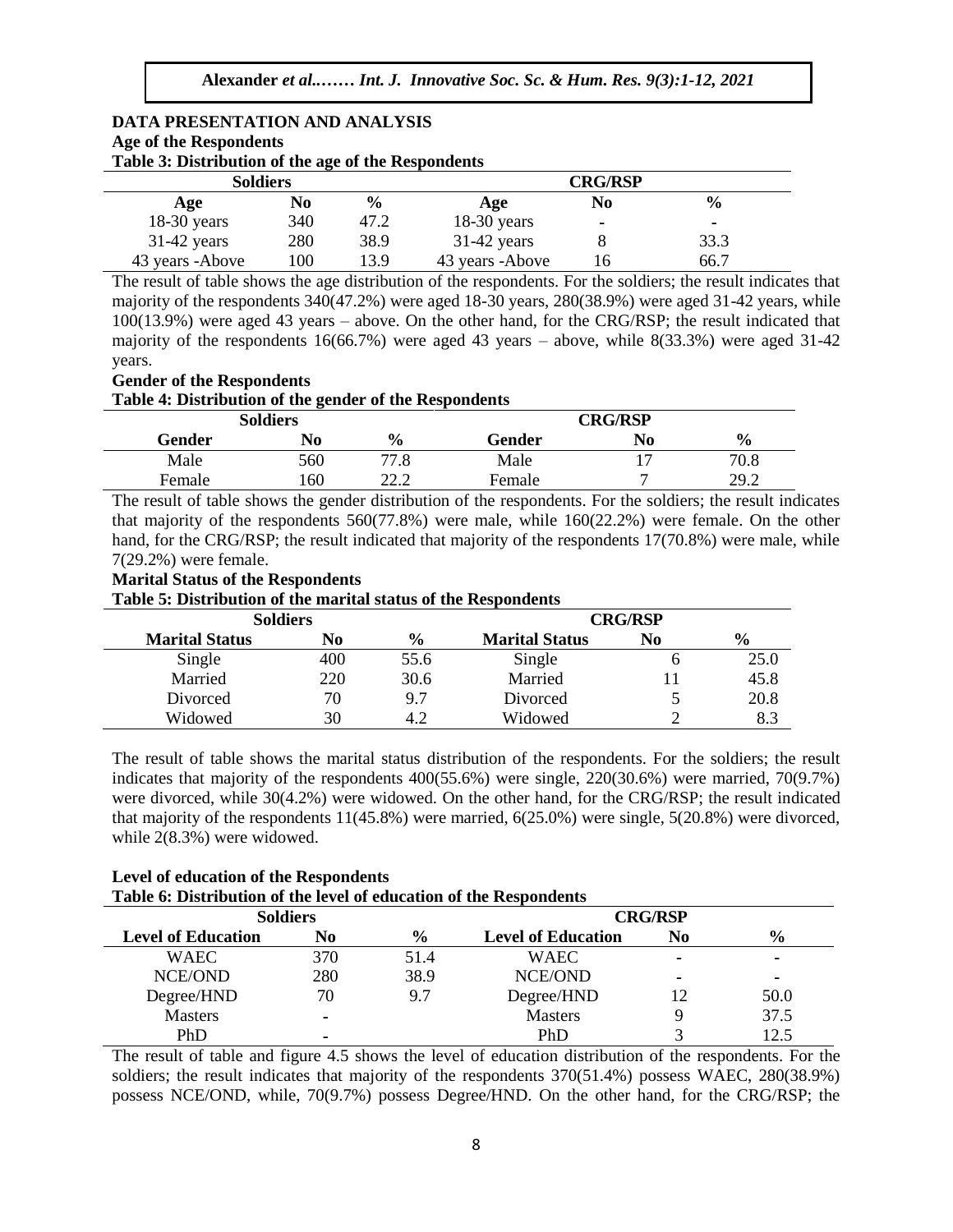result indicated that majority of the respondents 12(50.0%) possess Degree/HND, 9(37.5%) possess Master's degree, while, 3(12.5%) posses, PhD degree.

| Table 7: Distribution of the location of the Respondents |                 |                |              |    |               |  |  |  |  |
|----------------------------------------------------------|-----------------|----------------|--------------|----|---------------|--|--|--|--|
|                                                          | <b>Soldiers</b> | <b>CRG/RSP</b> |              |    |               |  |  |  |  |
| Location                                                 | No              | $\frac{6}{9}$  | Location     | No | $\frac{6}{9}$ |  |  |  |  |
| Adamawa                                                  | 220             | 30.6           | Adamawa      |    | 29.2          |  |  |  |  |
| Borno                                                    | 320             | 44.4           | <b>Borno</b> |    | 41.7          |  |  |  |  |
| Yobe                                                     | 180             | 25.0           | Yobe         |    | 29.2          |  |  |  |  |

# **Location of the Respondents Table 7: Distribution of the location of the Respondents**

The result of table shows the location distribution of the respondents. For the soldiers; the result indicates that majority of the respondents 320(44.4%) were camped at Borno State, 220(30.6%) camped at Adamawa State, while  $180(25.0%)$  camped at Yobe State. On the other hand, for the CRG/RSP; the result indicated that majority of the respondents 10(41.7%) reported from Borno State, 7(29.2) equally reported from Adamawa and Yobe States.

#### **Research Questions**  $\mathcal{A}$

**Research Question One:** *What is the nature of the Boko Haram insurgency in Nigeria?*

**Table 8: Mean score and standard deviation of the Boko Haram insurgency in Nigeria.**

| S/N               | <b>Items</b>                                                                                                                                                                                                                      | Responses $(n=720)$ |                 |                 |  |  |
|-------------------|-----------------------------------------------------------------------------------------------------------------------------------------------------------------------------------------------------------------------------------|---------------------|-----------------|-----------------|--|--|
|                   |                                                                                                                                                                                                                                   | <b>Mean</b>         | <b>Std. Dev</b> | <b>Decision</b> |  |  |
| $\cdot$ 1         | The area where Boko Haram maintains influence- has the highest<br>poverty rate of any of the six ethnic-regional geopolitical zones                                                                                               | 3.60                | 0.71            | Accept          |  |  |
| $\cdot$ .2        | The usual mode of the Boko Haram insurgency entails trailing their<br>target to a place where the individual is most vulnerable to being<br>successfully killed                                                                   | 2.93                | 0.74            | Accept          |  |  |
| $\cdot$ 3         | Boko Haram members usually use cars or motorbikes in going after their<br>targets and shoot at a very close range                                                                                                                 | 2.86                | 1.07            | Accept          |  |  |
| $\cdot$           | Boko Haram insurgency has led to the displacement of millions of<br>civilians as well as the tragic death of thousands of affected civilians                                                                                      | 3.42                | 0.82            | Accept          |  |  |
| $.5\,$            | Boko Haram has been able to kill several civilians, politicians, religious<br>leaders, security agents, and community leaders that were outspoken<br>against its ideology and activities                                          | 3.08                | 0.90            | Accept          |  |  |
| .6                | Drive-by-shooting is a method that is very similar to the targeted<br>assassination in that some of the targets killed in the past have been<br>executed through a process that involves operatives riding on a<br>motorbike      | 3.54                | 0.75            | Accept          |  |  |
| .7                | The use of improvised explosive devices (IEDs) is another tactic that<br>gained prominence after the July 2009 revolt                                                                                                             | 3.60                | 0.74            | Accept          |  |  |
| $\boldsymbol{.8}$ | Boko Haram believes that through the creation of its caliphate state, it<br>will lead to a purely Islamic society which will rid of the 'infidels, kafirs                                                                         | 2.88                | 0.71            | Accept          |  |  |
| .9                | Boko Haram's objective is to overthrow the secular Nigerian state,<br>dismantle its institutions, and impose its interpretation of Islamic Sharia<br>law across all of Nigeria                                                    | 3.13                | 0.77            | Accept          |  |  |
| .10               | IEDs are often planted along roads, bridges, and rail lines, or deposited<br>in bags or containers that are left behind in public places, including<br>churches, drinking establishments, lecture halls, car parks, and bus stops | 3.47                | 0.75            | Accept          |  |  |

(Criterion Mean = 2.5, Mean  $\geq$  2.5 = Accepted, Mean < 2.5 = Rejected)

Table 8 shows the responses of the respondents on the nature of the Boko Haram insurgency in Nigeria. The result indicated that majority of the respondents agreed to items 1-10, with their mean scores  $\geq 2.50$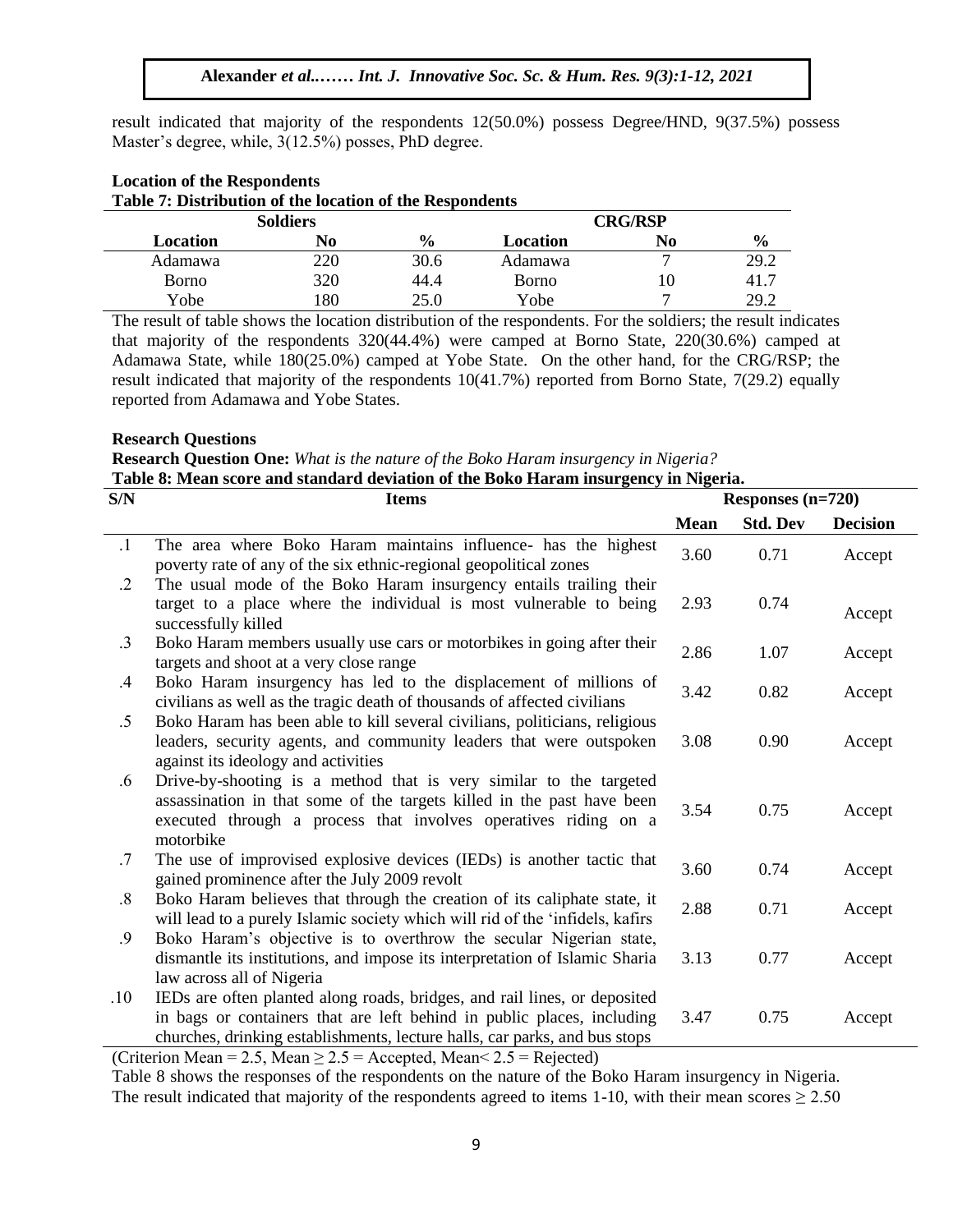(criterion mean). This result implies that the nature of the Boko Haram insurgency is attributed to all outlined descriptions.  $\alpha$  are  $\alpha$  in  $\alpha$  in  $\alpha$ . Such provide  $\alpha$ .

**Research Question Two:** *What are the factors impeding on troops' morale in the Nigerian military counterinsurgency against Boko Haram?*

|  |  |                                               |  | Table 9: Mean score and standard deviation of the factors impeding on troops' morale in the Nigerian |  |  |  |
|--|--|-----------------------------------------------|--|------------------------------------------------------------------------------------------------------|--|--|--|
|  |  | military counterinsurgency against Boko Haram |  |                                                                                                      |  |  |  |

| S/N           | <b>Items</b>                                                                                                                                                                                             | Responses $(n=720)$ |                 |                 |  |
|---------------|----------------------------------------------------------------------------------------------------------------------------------------------------------------------------------------------------------|---------------------|-----------------|-----------------|--|
|               |                                                                                                                                                                                                          | Mean                | <b>Std. Dev</b> | <b>Decision</b> |  |
| $\cdot$ 1     | The delay in the rotation of troops in the counterinsurgency against Boko Haram<br>is a key determinant of the level of morale troops showcase                                                           | 2.93                | 1.09            | Accept          |  |
| $\cdot$ .2    | There are inadequacies in the equipment and weaponry used by the Nigerian<br>troop in the counterinsurgency against Boko Haram which is a key determinant 3.71<br>of the level of morale troops showcase |                     | 0.59            | Accept          |  |
| $\cdot$ 3     | The level of welfare-related issues experienced by troops in the<br>counterinsurgency against Boko Haram is a key determinant of the level of 3.47<br>morale troops showcase                             |                     | 0.75            | Accept          |  |
| $.4\,$        | The lack of favourable policies for troops wounded or killed in action in the<br>counterinsurgency against Boko Haram is a key determinant of the level of<br>morale troops showcase                     | 3.72                | 0.59            | Accept          |  |
| $.5\,$        | There is lack of adequate CTCOIN training to prepare troops for the<br>counterinsurgency against Boko Haram is a key determinant of the level of 3.24<br>morale troops showcase                          |                     | 0.76            | Accept          |  |
| .6            | The level of command and control of high ranking military leader in charge of<br>troops in the counterinsurgency against Boko Haram is a key determinant of the 2.44<br>level of morale troops showcase  |                     | 1.15            | Reject          |  |
| $.7\,$        | The level of public support for troops in the counterinsurgency against Boko<br>Haram is a key determinant of the level of morale troops showcase                                                        | 3.10                | 0.74            | Accept          |  |
| $.8\,$        | The tactics and doctrine of Nigeria military's counterinsurgency is a key<br>determinant of the level of morale troops showcase                                                                          | 3.06                | 0.69            | Accept          |  |
| $\sim$ $\sim$ | $\alpha \in M$ , $\alpha \in M$ , $\alpha \in M$ , $\alpha \in M$ , $\alpha \in M$<br>$\mathbf{r}$                                                                                                       |                     |                 |                 |  |

(Criterion Mean = 2.5, Mean  $\geq$  2.5 = Accepted, Mean  $\leq$  2.5 = Rejected)

Table 9 shows the factors impeding on troops' morale in the Nigerian military counterinsurgency against Boko Haram. The result indicated that majority of the respondents agreed to items 28-32, & 34-35, with the mean score  $\geq 2.50$  (criterion mean). On the other hand, majority of the respondents disagreed to item 33; with the mean score less than the criterion mean  $( $2.50$ ).$ 

**Research Question Three:** *What are the suggestions to the challenge experienced by the troops of the Nigerian military in the counterinsurgency against Boko Haram?*

**Table 10: Mean score and standard deviation of the suggestions to the challenge experienced by the troops of the Nigerian military in the counterinsurgency against Boko Haram**

| S/N     | <b>Items</b>                                                                                                                                | Responses $(n=720)$ |                 |                 |  |
|---------|---------------------------------------------------------------------------------------------------------------------------------------------|---------------------|-----------------|-----------------|--|
|         |                                                                                                                                             | <b>Mean</b>         | <b>Std. Dev</b> | <b>Decision</b> |  |
| .9      | The allegations that the Nigerian Army has been infiltrated by members of<br>the Boko Haram Sect should be checked                          | 3.65                | 0.79            | Accept          |  |
| $.10\,$ | The allegations that there is social and political interference in the<br>organization of the military's ranks should be investigated       | 3.74                | 0.58            | Accept          |  |
| .11     | The allegations of lack of discipline and equitable leadership in the Nigerian<br>arm forces should be checked                              | 3.71                | 0.59            | Accept          |  |
| .12     | The lack of priority giving to the welfare of soldiers in the line of duty in the<br>counterinsurgency against Boko Haram should be checked | 3.72                | 0.61            | Accept          |  |
| .13     | The high level of corruption in the management of the funds allocated to the<br>counterinsurgency against Boko Haram should be checked      | 3.71                | 0.52            | Accept          |  |

(Criterion Mean = 2.5, Mean  $\geq$  2.5 = Accepted, Mean < 2.5 = Rejected)

Table 10 shows the suggestions to the challenge experienced by the troops of the Nigerian military in the counterinsurgency against Boko Haram. The result indicated that majority of the respondents agreed to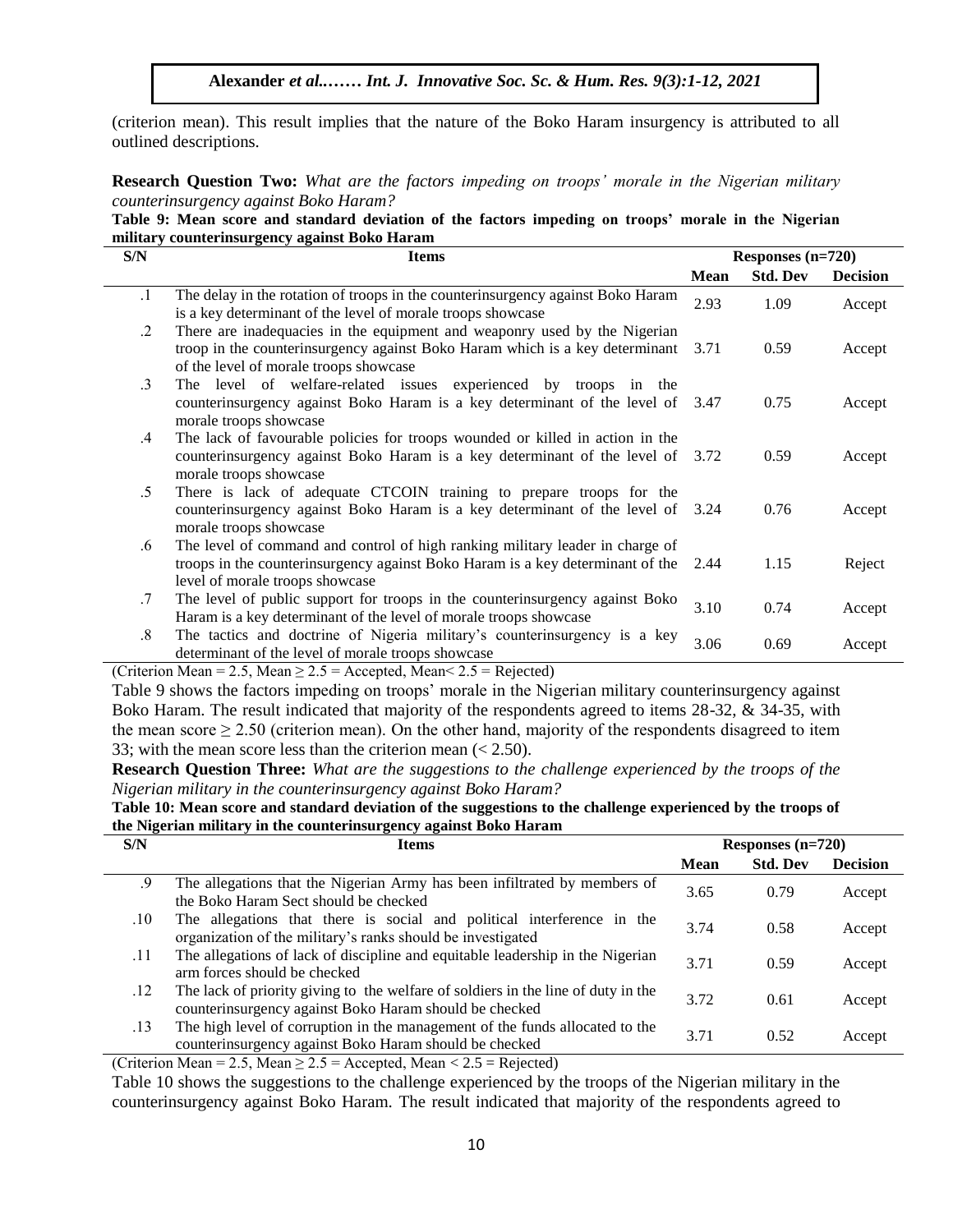items 36-40, with the mean score  $> 2.50$  (criterion mean). The suggestions included that; the allegations that the Nigerian Army has been infiltrated by members of the Boko Haram Sect should be checked, allegations that there is social and political interference in the organization of the military's ranks should be investigated, allegations of lack of discipline and equitable leadership in the Nigerian arm forces should be checked, the lack of priority giving to the welfare of soldiers in the line of duty in the counterinsurgency against Boko Haram should be checked, and the high level of corruption in the management of the funds allocated to the counterinsurgency against Boko Haram should be checked.

#### **CONCLUSION**

Based on the findings of the study, it can be concluded that the Nigerian nation is at the precipice of becoming a failed state going by the indices of the Boko Haram insurgency. More worrisome is the inability of the Nigerian military to effectively suppress these flames of insurgency. The root cause of the Boko Haram insurgency in Nigeria remains the failure of government to address basic issues of education, employment, economy, leadership, health, and development among others. As long as these loopholes exists, rebellions in form of insurgencies and other violent vices will erupt. However, the Nigerian military has an important stake in ensuring the physical manifestations of the Boko Haram Insurgentian initially has an important stake in ensuring the physical manifestations of the Boko Harain insurgency is adequately degraded to allow the government deploy the requisite soft approaches needed for development.  $\text{ALU}$ SIUN $\frac{1}{2}$ 

## **RECOMMENDATIONS**

Based on the findings above, the research therefore recommends the following:

- 1. For the reason that the nature of the Boko Haram Sect started from agitations and demand for better living conditions, Government should provide communities in the North East with better basic amenities. In the same approach, empower religious and traditional leaders to improve inter-ethnic and religious communication, peace and harmony among their subjects.
- 2. Government should as a matter of urgency, address issue bordering on the morale of soldiers. This can be done by organizing public and expert hearings on formulation of a comprehensive military reform program, including a new, more relevant national defense policy.
- 3. The goal of the Military should not be compromised in any way, as such government should refocus its efforts on a people-centric, community-based and intelligence-driven, whole-ofgovernment approach to better police its borders, enhance interagency cooperation and improve the capacity of the security forces.

#### **REFERENCES**

- Adepelumi, P.A. (2018). Psychological consequences of the Boko Haram insurgency for Nigerian children. Published Thesis. Welden University. <https://scholarworks.waldenu.edu/dissertations>
- Bowei, B. (2019). Evaluating the effects of counterterrorism strategies on insurgency in Nigeria. Published Thesis, Welden University.<https://scholarworks.waldenu.edu/dissertations>
- Buratai, T. (2016). Policy framework and national action plan for preventing and countering violent extremism in Nigeria, a key note address on Working Group inauguration held at Chelsea Hotel, Central Business District, Abuja 01 August
- Burgos, Carlos, David Kilcullen, & Matt Porter. (2009). "U.S. Government Counterinsurgency Guide." *Bureau of Political-Military Affairs* 1-60.
- Fearon, J. D., &Laitin, D. D.(2013). Ethnicity, Insurgency, and Civil War." *American Political Science Review* 97 (1): 75-90
- Forest, C. (2012, November 9). Confronting the Terrorism of Boko Haram in Nigeria. Sky News. skynews.com
- Hardy, B. (2010). Things Should Be Made As Simple As Possible, But No Simpler: Integrating Management and Physiology. *Academy of Management Review*, 33(4): 1007-1009.
- Hocking, W.E. (2008). *Morale and its Enemies*. New Haven: Yale University Press.
- Lauby, S. J. (2005). *Motivating Employees*. Alexandria, Va.: ASTD Press.